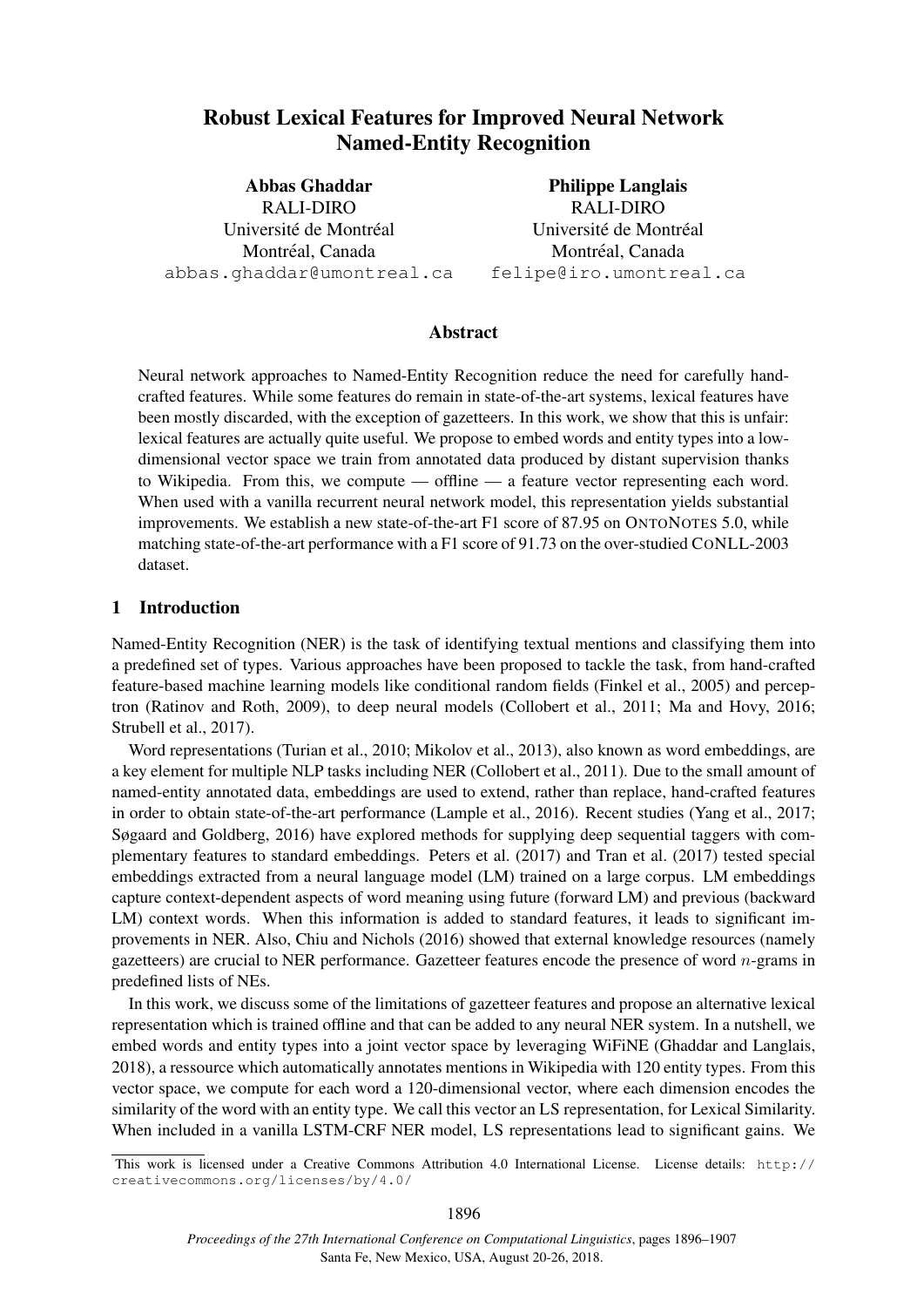establish a new state-of-the-art F1 score of 87.95 on ONTONOTES 5.0, while matching state-of-the-art performance on the over-studied CONLL-2003 dataset.

In the rest of this paper, we motivate our work in Section 2. We describe how we compute LS vectors in Section 3. We present our system in Section 4 and report results in Section 5. In Section 6, we discuss related works before concluding in Section 7.

## 2 Motivation

Gazetteers are lists of entities that are associated with specific NE categories. They are widely used as a feature source in NER, and have been successfully included in feature-based (Ratinov and Roth, 2009) and neural (Chiu and Nichols, 2016) models. Typically, lists of entities are compiled from structured data sources such as DBpedia (Auer et al., 2007) or Freebase (Bollacker et al., 2008). The surface form of the title of a Wikipedia article, as well as aliases and redirects are mapped to an entity type using the object type attribute of the related DBpedia (or Freebase) page. Ratinov and Roth (2009) use this methodology to compile 30 lists of fine-grained entity types extracted from Wikipedia, while Chiu and Nichols (2016) create 4 gazetteers that map to CoNLL categories (PER, LOC, ORG and MISC). Despite their importance, gazetteer-based features suffer from a number of limitations.

- Binary representation. Gazetteer features encode only the presence of an  $n$ -gram in each list and omit its relative frequency. For example, the word "France" can be used as a person, an organization, or a location, while it likely refers to the country most of the time. Binary features cannot capture this preference.
- Generation. At test time, we need to match every n-gram (up to the length of the longest lexicon entry) in a sentence against entries in the lexicons, which is time consuming. In their work, Chiu and Nichols (2016) use 4 lists that count over 2.3M entries.
- Non-entity words. Gazetteer features do not capture signal from non-entity words, while earlier feature-based models strived to encode that some words (or n-grams) trigger specific entity types. For instance, words such as "eat", "directed" or "born" are words that typically appear after a mention of type PER.

To overcome those limitations, we propose an alternative approach where we embed annotations mined from Wikipedia into a vector space from which we compute a feature vector that represent words. This vector compactly and efficiently encodes both gazetteer and lexical information. Note that at test time, we only have to feed our model with this feature vector, which is efficient.

### 3 Our Method

### 3.1 Embedding Words and Entity Types

Turning Wikipedia into a corpus of named-entities annotated with types is a task that received continuous attention over the years (Nothman et al., 2008; Al-Rfou et al., 2015; Ghaddar and Langlais, 2017). It consists mainly in exploiting the hyperlink structure of Wikipedia in order to detect entity mentions. Then, structured data from a knowledge base (for instance Freebase) are used to map hyperlinks to entity types. Because the number of anchored strings in Wikipedia is no more than 3% of the text tokens, Ghaddar and Langlais (2017) proposed to augment Wikipedia articles with mentions unmarked in Wikipedia, thanks to a mix of heuristics that benefit the Wikipedia structure (Ghaddar and Langlais, 2016a), as well as a coreference resolution system adapted specifically to Wikipedia (Ghaddar and Langlais, 2016b).

The authors applied their approach on English Wikipedia and produce coarse (4 classes) and finegrained (120 labels) named-entity annotations, leading to WiNER (Ghaddar and Langlais, 2017) and WiFiNE (Ghaddar and Langlais, 2018). In this work, we adopt WiFiNE which is publicly available at http://rali.iro.umontreal.ca/rali/en/wifiner-wikipedia-for-et as our source of annotations. Each entity mention is mapped (via its Freebase  $\circ$ bject\_type attribute) to a pre-defined set of 120 entity types. Types are stored in a 2-level hierarchical structure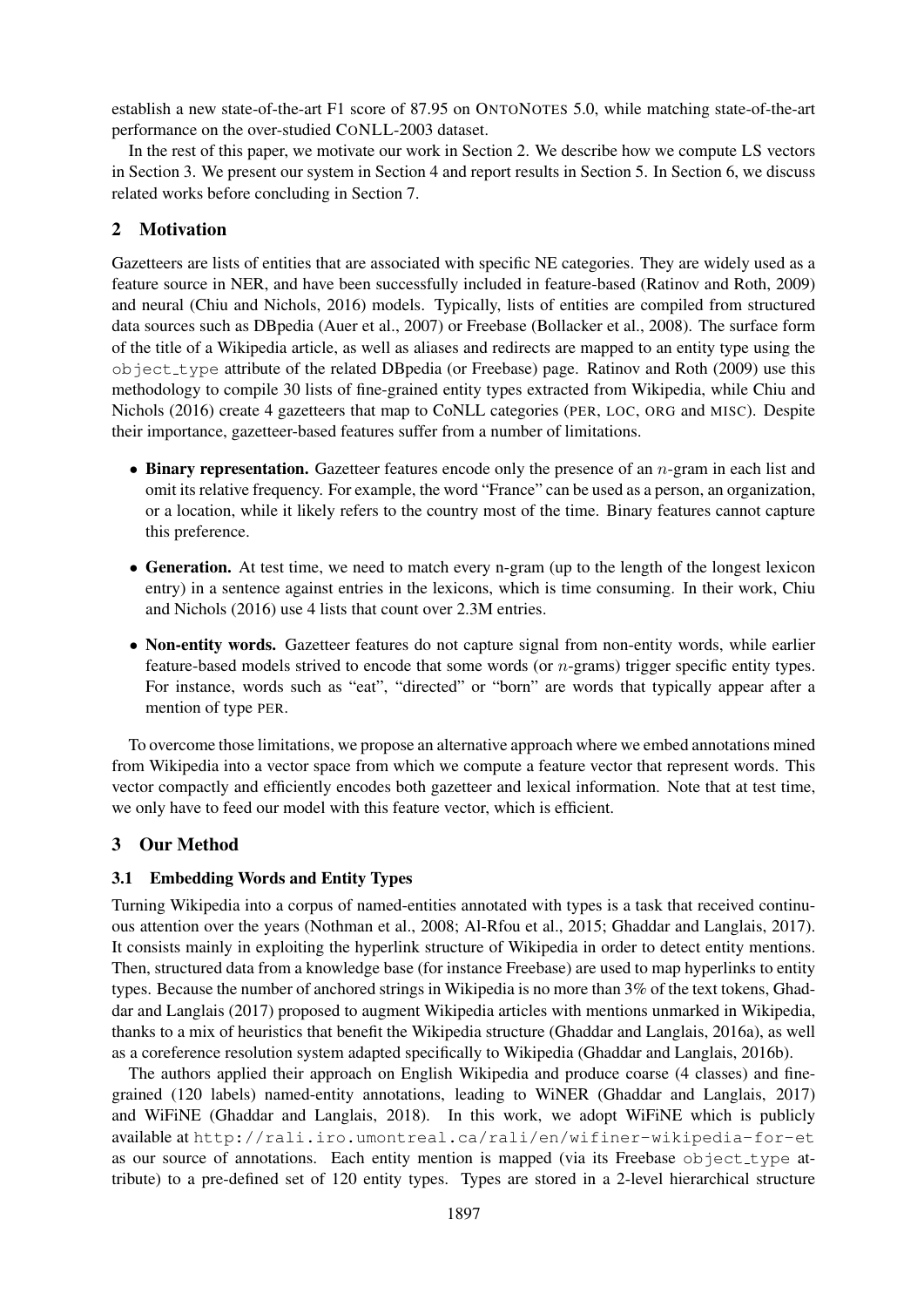(e.g. /person and /person/musician). The corpus consist of 3.2M Wikipedia articles, comprising 1.3G tokens that we annotated with 157.4M named-entity mentions and their types. We used this very large quantity of automatically annotated data for jointly embedding words and entity types into the same low-dimensional space. The key idea consists in learning an embedding for each entity type using its surrounding words. For instance, the embedding for /product/software will be trained using context words that surround all entities that were (automatically) labelled as /product/software in Wikipedia. In practice, we found that simply concatenating a sentence (v1) with its annotated version (v2), as illustrated in Figure 1, offers a simple but efficient way of combining words and entity types so that embeddings can make good use of them.

(v1) On October 9, 2009, the Norwegian Nobel Committee announced that Obama had won the 2009 Nobel Peace Prize.

(v2) On /date, the /organization/government agency announced that /person/politician had won the /award.

Figure 1: Example of the two variants of a given sentence.

We use the FastText toolkit (Bojanowski et al., 2016) to learn the uncased embeddings for both words and entity types. We train a skipgram model to learn 100-dimensional vectors with a minimum word frequency cutoff of 5, and a window size of 5. This configuration (recommended by the authors) performs the best in the experiments described in Section 5. Since FastText learns representations of character *n*grams, it has the ability to produce vectors for unknown words.



Figure 2: Two-dimensional representation of the vector space which embeds both words and entity types. Big Xs indicate entity types, while circles refer to words (i.e. named-entities, here).

Figure 2 illustrates a T-SNE (van der Maaten, 2014) two-dimensional projection of the embedding of 6 entity types and a sample of 1500 words. Entity type embeddings are marked by big Xs, while circles indicate words. For visualization proposes, we only plot single-word mentions that were annotated in WiFiNE with one of those 6 types. Words were randomly and proportionally sampled according to the frequency of each entity type. In addition, words have the color associated with the most frequent type they were annotated with in WiFiNE.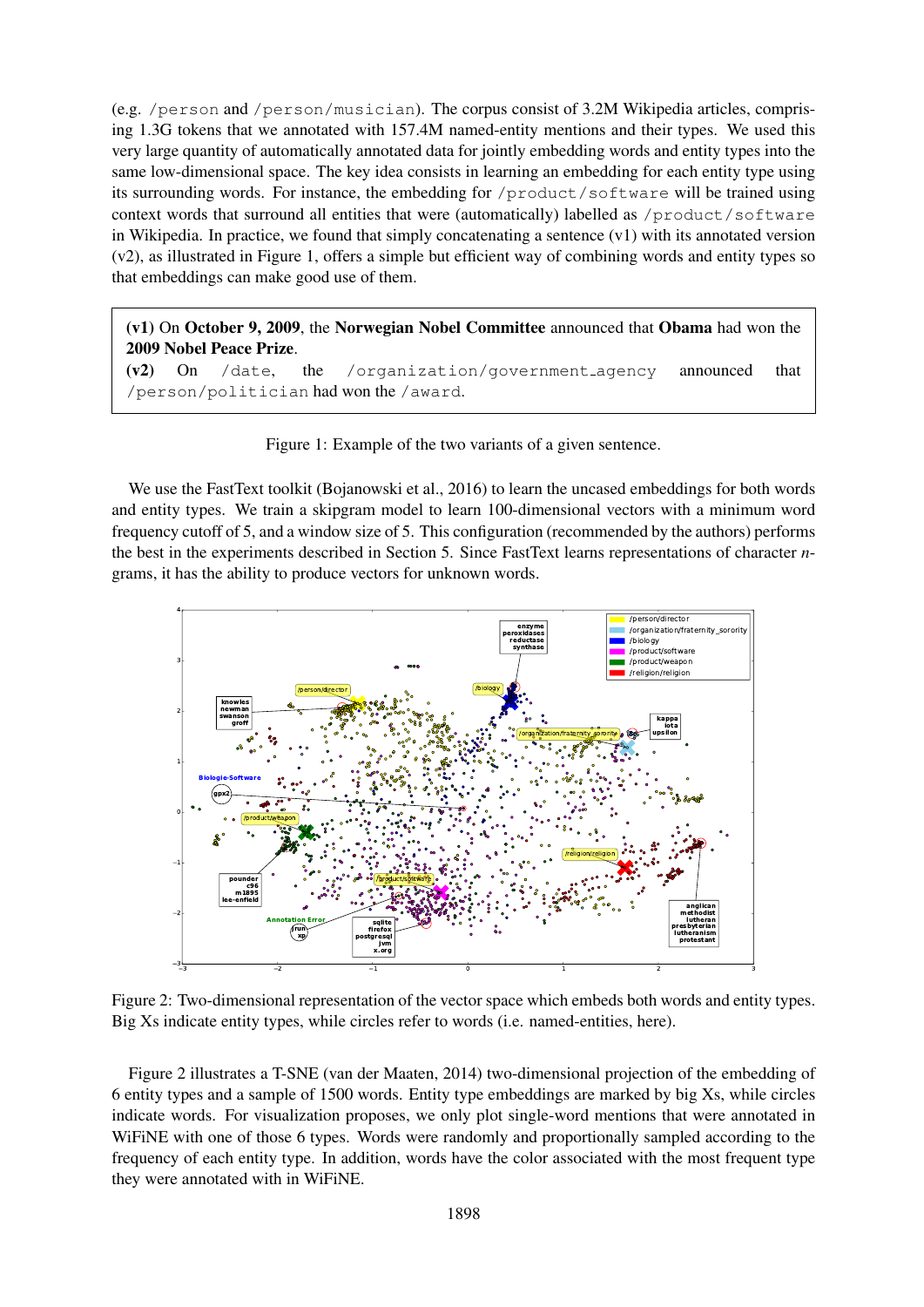We observe that mentions often annotated by a given type in our resource tend to cluster around this entity type. For instance, "firefox" is close to the type /product/software, while "enzyme" is close to the /biology entity type. We also notice that words that are labelled with different types tend to appear between types they were annotated with. For instance, "gpx2", which is used both as a software and as a gene, has its embedding in between /product/software and /biology. We inspected some of the words plotted in Figure 2, and found that "jrun" and "xp" are incorrectly labelled as /product/weapon in WiFiNE. But since these words are seen in a *software* context, their embeddings are closer to the /product/software embedding than the /product/weapon one. We feel this tolerance to noise is a desirable feature, one that hopefully allows a more efficient use of distant supervision. Last, we also observe the tendency of rare words to cluster around their entity type. For instance, "iota" and "x.org" are embedded near their respective types, despite the fact that they appear less than 30 times in the version of Wikipedia used to compile WiFiNE.

## 3.2 LS Representation

This joint vector space only serves the purpose of associating to each word a LS representation, that is, a 120-dimensional vector where the *i*th coefficient is a value in the  $[-1, +1]$  interval, equal to the cosine similarity<sup>1</sup> between the word embedding and the embedding of the *i*th entity type (we have 120 types).

| Word      | <b>Entity Type</b>   | <b>Sim</b>  | Word                | <b>Entity Type</b> | <b>Sim</b> |
|-----------|----------------------|-------------|---------------------|--------------------|------------|
|           | /building/hotel      | 0.58        |                     | /location          | 0.47       |
| hilton    | /building/restaurant | 0.46        | located             | /location/city     | 0.44       |
|           | /person/actor        | 0.37        |                     | /building          | 0.40       |
|           | /biology             | 0.69        | directed            | /person/director   | 0.60       |
| gpx2      | /product/software    | 0.56        |                     | /art/film          | 0.55       |
|           | /product/software    | 0.64        |                     | /date              | 0.58       |
| jrun      | /product/weapon      | 0.23        | 1n                  | /location/city     | 0.54       |
|           | /location/city       | 0.45        |                     | /award             | 0.53       |
| dammstadt | /location/railway    | won<br>0.44 | /event/sports_event | 0.53               |            |

Table 1: Topmost similar entity types to a few single-word mentions (left table) and non-entity words (right table).

Table 1 shows the topmost similar entity types for proper names (left column) and common words (right column). We observe that ambiguous mentions (those annotated with several types) are adequately handled. For instance, the LS representation of the word "hilton" encodes that it more often refers to a hotel or a restaurant than to an actress. Also, we observe that entity words that are either not or rarely annotated in WiFiNE are still adequately associated with their right type. For instance, "dammstadt", which appears only 5 times in WiFiNE, and which refers to the Damm city in Germany, is most similar to /location/city and /location/railway. Interestingly, this mention does not have its page in English Wikipedia. Furthermore, we observe that non-entity context words have a strong similarity to types they precede or succeed. For instance the verb "directed" is very close to /person/director, an entity type that usually precedes it, and to  $/art/film$ , that usually follows it. Likewise, the preposition "in" is near /date and /location/city, which frequently follow "in".

## 3.3 Strength of the LS Representation

To summarize, we propose a compact lexical representation which is computed offline, therefore incurring no computation burden at test time This representation encodes the preference of an entity-mention word for a given type, an information out of reach of binary gazetteer features. It also lends itself nicely to the inclusion of lexical features that have been successfully used in earlier feature-based systems (Ratinov and Roth, 2009; Luo et al., 2015). Also, because entity types are well represented in WiFiNE, their

<sup>&</sup>lt;sup>1</sup>The cosine similarity outperforms other metrics in our experiments.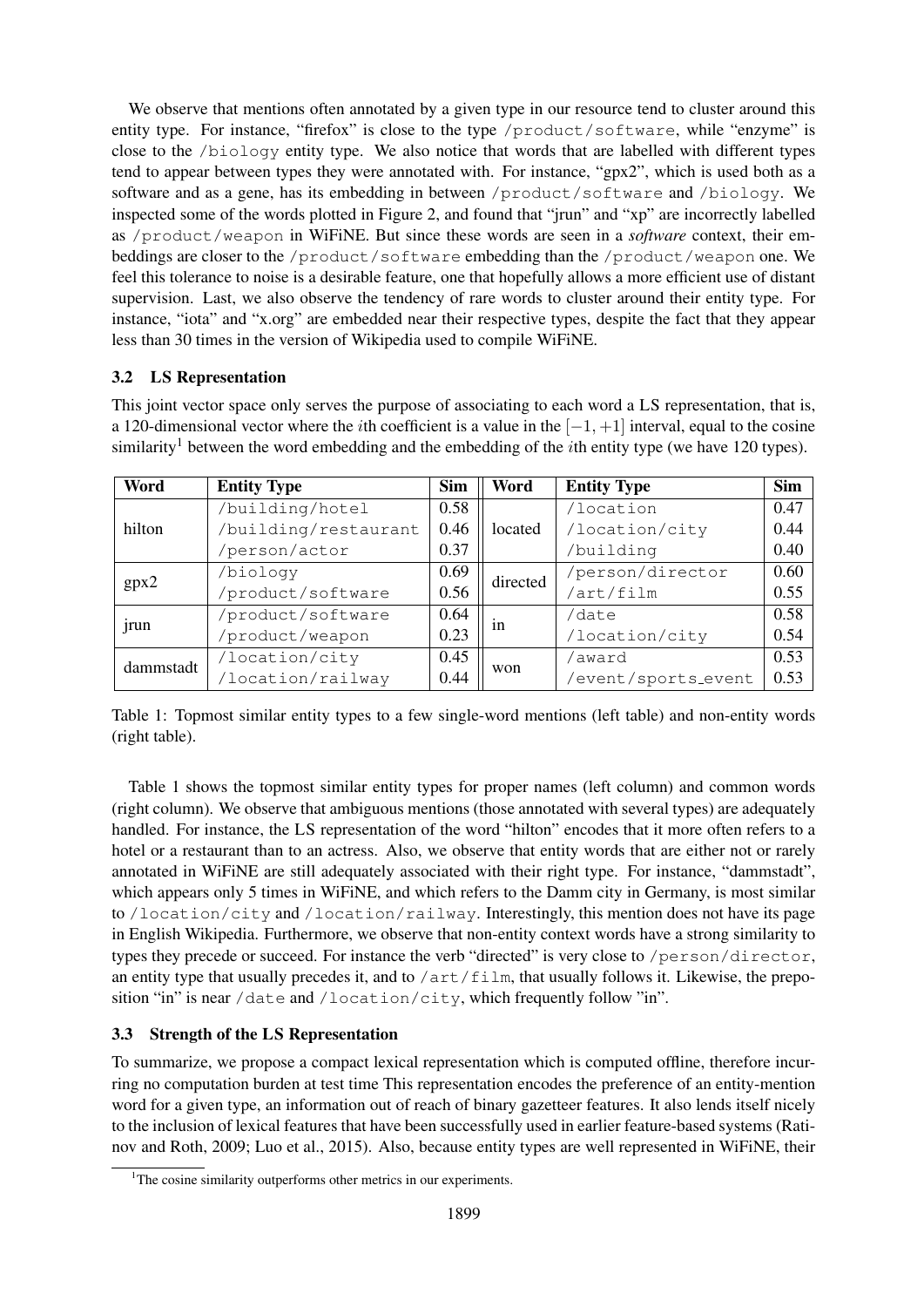embeddings are robust: Our representation does accommodate unfrequent words and seems tolerant to the inherent noise of distant supervision.

## 4 Our NER System

In order to test the efficiency of our lexical feature representation, we implemented a state-of-the-art NER system we now describe.

## 4.1 Bi-LSTM-CRF Model

We adopt the popular Bi-LSTM-CRF architecture (Figure 3), a *de facto* baseline in many sequential tagging tasks (Lample et al., 2016; Søgaard and Goldberg, 2016; Chiu and Nichols, 2016).



Figure 3: Left Figure: Main architecture of our NER system. Right Figure: Character representation of the word "Roma" given to the word-level bi-LSTM.

## 4.2 Features

In addition to the LS vector, we incorporate publicly available pre-trained embeddings, as well as character-level, and capitalization features. Those features have been shown to be crucial for stateof-the-art performance.

## 4.2.1 Word Embeddings

We experimented with several publicly available word embeddings, such as Senna (Collobert et al., 2011), Word2Vec (Mikolov et al., 2013), GloVe (Pennington et al., 2014), and SSKIP (Yulia et al., 2015). We find that the latter performs the best in our experiments. SSKIP embeddings are 100-dimensional case sensitive vectors that where trained using a *n*-skip-gram model (Yulia et al., 2015) on 42B tokens. These embeddings were previously used by (Lample et al., 2016; Strubell et al., 2017), who report good performance on CONLL, and state-of-the-art results on ONTONOTES respectively. Note that these pre-trained embeddings are adjusted during training.

## 4.2.2 Character Embeddings

Following (Lample et al., 2016), we use a forward and a backward LSTM to derive a representation of each word from its characters (right part of Figure 3). A character lookup table is randomly initialized, then trained at the same time as the Bi-LSTM model sketched in Section 4.1.

## 4.2.3 Capitalization Features

Similarly to previous works, we use capitalization features for characterizing certain categories of capitalization patterns: allUpper, allLower, upperFirst, upperNotFirst , numeric or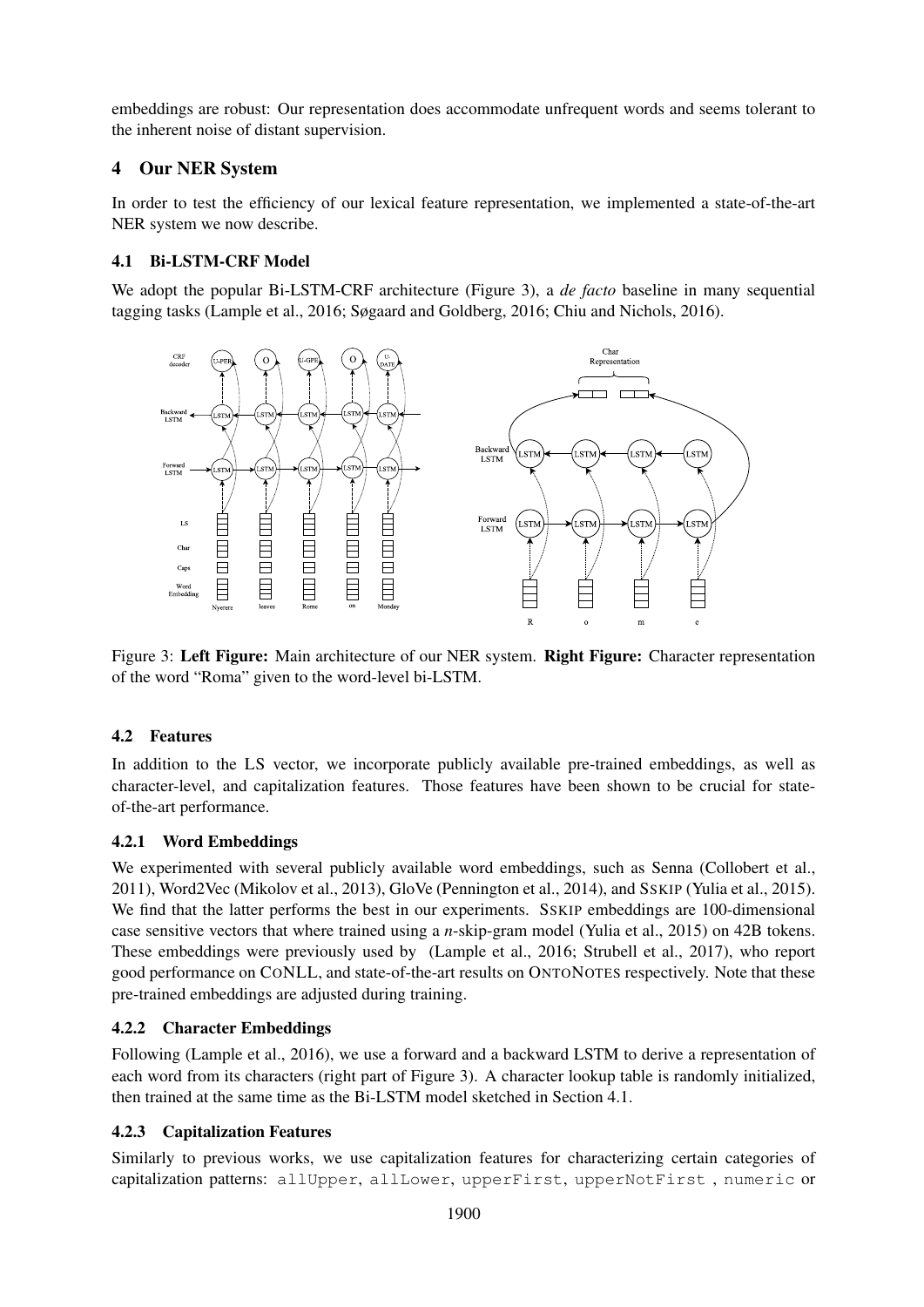noAlphaNum. We define a random lookup table for these features, and learn its parameters during training.

## 4.2.4 LS Vectors

Contrarily to previous features, lexical vectors are computed offline and are not adjusted during training. We found useful in practice to apply a MinMax scaler in the range  $[-1, +1]$  to each LS vector we computed; thus,  $[..., 0.095, ..., 0.20, ..., 0.76, ...]$  becomes  $[...,-1, ..., -0.67, ..., 1, ...]$ .

## 5 Experiments

### 5.1 Data and Evaluation

We consider two well-established NER benchmarks: CONLL-2003 and ONTONOTES 5.0. Table 2 provides an overview of the two datasets. As we can see, ONTONOTES is much larger. For both datasets, we convert the IOB encoding to BILOU, since Ratinov and Roth (2009) found the latter to perform better. In keeping with others, we report mention-level F1 score using the conlleval script<sup>2</sup>.

The CONLL-2003 NER dataset (Tjong Kim Sang and De Meulder, 2003) is a well known collection of Reuters newswire articles that contains a large portion of sports news. It is annotated with four entity types: *Person (*PER*), Location (*LOC*), Organization (*ORG*) and Miscellaneous (*MISC*)*. The four entity types are fairly evenly distributed, and the train/dev/test datasets present a similar type distribution.

| <b>Dataset</b>               |         | Train   | Dev             | <b>Test</b> |
|------------------------------|---------|---------|-----------------|-------------|
| $CONLL-2003$                 | #tok    | 204,567 | 51,578          | 46,666      |
|                              | # $ent$ | 23.499  | 5.942           | 5,648       |
| ONTONOTES 5.0 #tok 1,088,503 |         |         | 147,724 152,728 |             |
|                              | # $ent$ | 81.828  | 11,066          | 11,257      |

Table 2: Statistics of the CONLL-2003 and ONTONOTES 5.0 datasets. *#tok* stands for the number of tokens, and *#ent* indicates the number of named-entities gold annotated.

The ONTONOTES 5.0 dataset (Hovy et al., 2006; Pradhan et al., 2013) includes texts from five different genres: broadcast conversation (200k), broadcast news (200k), magazine (120k), newswire (625k), and web data (300k). This dataset is annotated with 18 entity types, and is much larger than CONLL. Following previous researches (Chiu and Nichols, 2016; Strubell et al., 2017), we use the official train/dev/test split of the CoNLL-2012 shared task (Pradhan et al., 2012). Also, we exclude (both during training and testing) the New Testaments portion as it does not contain gold NE annotations.

### 5.2 Training and Implementation

Training is carried out by mini-batch stochastic gradient descent (SGD) with a momentum of 0.9 and a gradient clipping of 5.0. The mini-batch is 10 for both datasets, and learning rates are 0.009 and 0.013 for CONLL and ONTONOTES respectively. More sophisticated optimization algorithms such as AdaDelta (Zeiler, 2012) or Adam (Kingma and Ba, 2014) converge faster, but none outperformed SGD with exponential learning rate decay in our experiments.

Our system uses a single Bi-LSTM layer at the word level whose hidden dimensions are set to 128 and 256 for CONLL and ONTONOTES respectively. For both models, the character embedding size was set to 25, and the hidden dimension of the forward and backward character LSTMs are set to 50. To mitigate overfitting, we apply a dropout mask (Srivastava et al., 2014) with a probability of 0.5 on the input and output vectors of the Bi-LSTM layer. For both datasets, we set the dimension of capitalization embeddings to 25 and trained the models up to 50 epochs.

We tuned the hyper-parameters by grid search, and used early stopping based on the performance on the development set. We varied dropout  $([0.25, 0.5, 0.65])$ , hidden units  $([50, 128, 256, 300])$ , capitalization  $([10, 20, 30])$  and char  $([25, 50, 100])$  embedding dimensions, learning rate  $([0.001, 0.015]$  by step

<sup>2</sup>http://www.cnts.ua.ac.be/conll2000/chunking/conlleval.txt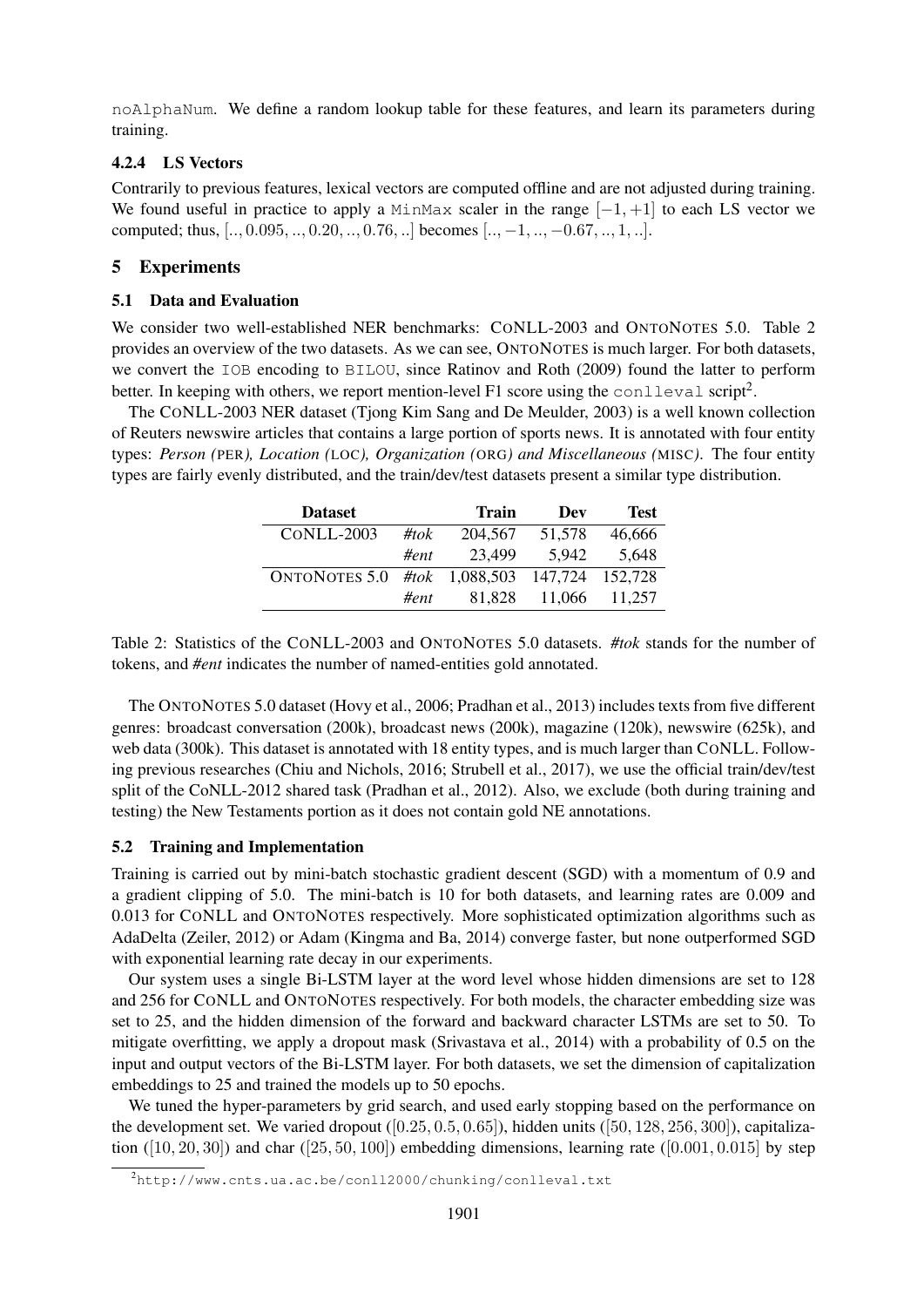0.002), and optimization algorithms and fixed the other hyper-parameters. We implemented our system using the Tensorflow (Abadi et al., 2016) library, and ran our models on a GeForce GTX TITAN Xp GPU. Training requires about 2.5 hours for CONLL and 8 hours for ONTONOTES.

## 5.3 Results on the Development Set

Table 3 shows the development set performance of our final models on each dataset compared to the work of Chiu and Nichols (2016). The authors use an architecture similar to ours, but use a binary gazetteer feature set, while we use our LS representation. Since our systems involve random initialization, we report the mean as well as the standard deviation over five runs. The improvements yielded by our model on the CONLL dataset are significant although modest, while those observed on ONTONOTES are more substantial. We also observe a lower variance of our system over the 5 runs.

|                          | <b>CONLL</b>                              | <b>ONTONOTES</b>                          |
|--------------------------|-------------------------------------------|-------------------------------------------|
| (Chiu and Nichols, 2016) | 94.03 ( $\pm$ 0.23)   84.57 ( $\pm$ 0.27) |                                           |
| Our model                |                                           | 94.80 ( $\pm$ 0.10)   86.44 ( $\pm$ 0.14) |

Table 3: Development set F1 scores of our best hyper-parameter setting compared to the results reported in (Chiu and Nichols, 2016).

## 5.4 Results on CONLL

Table 4 reports our model's performance<sup>3</sup>on the CONLL test set, as well as the performance of systems previously tested on this test set (the figures are those published by the authors). Because of the small size of the training set, some authors (Chiu and Nichols, 2016; Yang et al., 2017; Peters et al., 2017; Peters et al., 2018) incorporated the development set as a part of training data after tuning the hyper-parameters. Consequently, their results are not directly comparable, so we do not report them.

| <b>Model</b>             |           |           |        | LEX GAZ CAP EMB | <b>CHE</b> | LME. | F1    |
|--------------------------|-----------|-----------|--------|-----------------|------------|------|-------|
| (Finkel et al., $2005$ ) | $^{+}$    |           |        |                 |            |      | 86.86 |
| (Ratinov and Roth, 2009) | $\div$    | $\div$    | $\div$ |                 |            |      | 90.88 |
| (Lin and Wu, 2009)       | $\div$    | $\ddot{}$ | $\div$ |                 |            |      | 90.90 |
| (Luo et al., 2015)       | $\ddot{}$ | $\ddot{}$ | $\div$ |                 |            |      | 91.20 |
| (Collobert et al., 2011) |           | $\div$    | $^{+}$ | $\div$          |            |      | 89.56 |
| (Huang et al., 2015)     |           |           | $\div$ |                 |            |      | 90.10 |
| (Lample et al., $2016$ ) |           |           |        |                 |            |      | 90.94 |
| (Ma and Hovy, $2016$ )   |           |           | $\pm$  | $\div$          | $\ddot{}$  |      | 91.21 |
| (Shen et al., 2017)      |           |           | $\div$ |                 |            |      | 90.89 |
| (Strubell et al., 2017)  |           |           | $\div$ |                 |            |      | 90.54 |
| (Tran et al., 2017)      |           |           | $\div$ |                 |            |      | 91.69 |
| (Liu et al., 2017)       |           |           | $\div$ |                 |            |      | 91.71 |
| This work                |           |           |        |                 |            |      | 91.73 |

Table 4: F1 scores on the CONLL test set. The first four systems are feature-based, the others are neuronal. The feature configuration of each system is encoded with: LEX which stands for LEXical feature, GAZ for GAZetteers, CAP for CAPitalization, EMB for pre-trained EMBeddings, CHE for CHaracter Embeddings, LME for Language Model Embeddings, and LS for the proposed LS feature representation. + indicates that the model uses the feature set.

First, we observe that our model significantly outperforms models that use extensive sets of handcrafted features (Ratinov and Roth, 2009; Lin and Wu, 2009) as well as the system of (Luo et al.,

<sup>&</sup>lt;sup>3</sup>Standard deviation on the test set is reported in Table 7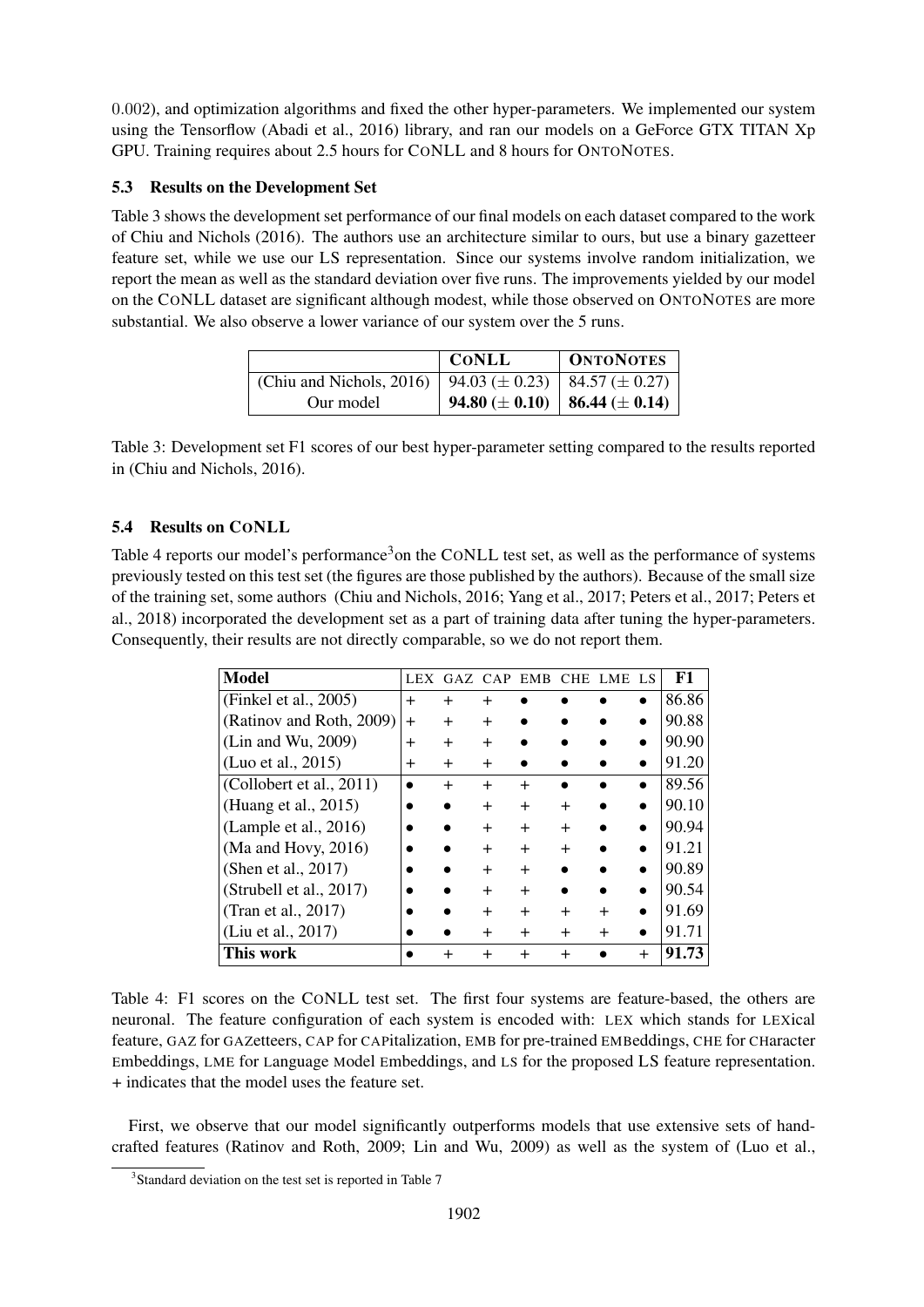2015) that uses NE and Entity Linking annotations to jointly optimize the performance on both tasks. Second, our model outperforms as well other NN models that only use standard word embeddings, which indicates that our lexical feature vector is complementary to standard word embeddings. Third, our system matches state-of-the-art performances of models that use either more complex architectures or more elaborate features. Tran et al. (2017) use three layers of stacked residual RNN (Bi-LSTM) with bias decoding. Our model is much simpler and faster. They report a performance of 90.43 when using an architecture similar to ours. The two systems that have slightly higher F1 scores on the CONLL dataset both use embeddings obtained from a forward and a backward Language Model trained on the One Billion Word Benchmark (Chelba et al., 2013). They report gains between 0.8 and 1.2 points by using such LM embeddings, which suggests that LS vectors are indeed efficient. Unfortunately, due to time and resource constraints, $4$  we were not able to measure whether both features complement each other. This is left for future investigations.

### 5.5 Results on ONTONOTES

Table 5 reports the F1 score of our system compared to the performance reported by others on the ONTONOTES test set. To the best of our knowledge, we surpass previously reported F1 scores on this dataset. In particular, our system significantly outperforms the Bi-LSTM-CNN-CRF models of (Chiu and Nichols, 2016) and (Strubell et al., 2017) by an absolute gain of 1.68 and 0.96 points respectively. Less surprisingly, it surpasses systems with hand-crafted features, including Ratinov and Roth (2009) that use gazetteers, and the system of Durrett and Klein (2014) which uses coreference annotation in ONTONOTES to jointly model NER, entity linking, and coreference resolution tasks.

| <b>Model</b>               |   |        | GAZ CAP EMB | CHE LME | - LS      | F1    |
|----------------------------|---|--------|-------------|---------|-----------|-------|
| (Finkel and Manning, 2009) |   |        |             |         |           | 82.42 |
| (Ratinov and Roth, 2009)   |   |        |             |         |           | 84.88 |
| (Passos et al., 2014)      | + | $\div$ |             |         |           | 82.24 |
| (Durrett and Klein, 2014)  |   |        |             |         |           | 84.04 |
| (Chiu and Nichols, 2016)   |   |        |             |         | $\bullet$ | 86.28 |
| (Shen et al., 2017)        |   |        |             |         |           | 86.52 |
| (Strubell et al., 2017)    |   |        |             |         |           | 86.99 |
| This work                  |   |        |             |         |           | 87.95 |

Table 5: F1 scores on the ONTONOTES test set. The first four systems are feature-based, the following ones are neuronal. See Table 4 for an explanation of the column of features.

The ONTONOTES benchmark is annotated with 18 types (e.g. LAW, PRODUCT) and contains many rare words, especially in the Web data collection. Chiu and Nichols (2016) note that the 4-class gazetteer they used yielded marginal improvements on ONTONOTES, contrarily to CONLL. In particular, they observe that mentions that match LOC entries in their gazetteer often match GPE, NORP and FAC lists.

| Model                      | BC    | <b>BN</b> | MZ.   | <b>NW</b> | TС    | WR    |
|----------------------------|-------|-----------|-------|-----------|-------|-------|
| (Finkel and Manning, 2009) | 78.66 | 87.29     | 82.45 | 85.50     | 67.27 | 72.56 |
| (Durrett and Klein, 2014)  | 78.88 | 87.39     | 82.46 | 87.60     | 72.68 | 76.17 |
| (Chiu and Nichols, 2016)   | 85 23 | 89.93     | 84.45 | 88.39     | 72.39 | 78.38 |
| This work                  | 86.33 | 90.46     | 85.91 | 89.75     | 75.41 | 80.39 |

Table 6: Per-genre F1 scores on ONTONOTES (numbers taken from Chiu and Nichols (2016)). BC  $=$  broadcast conversation, BN  $=$  broadcast news, MZ  $=$  magazine, NW  $=$  newswire, TC  $=$  telephone conversation, WB = blogs and newsgroups.

 $4LM$  embeddings are not publicly available, and according to Jozefowicz et al. (2016), they require three weeks to train on 32 GPUs.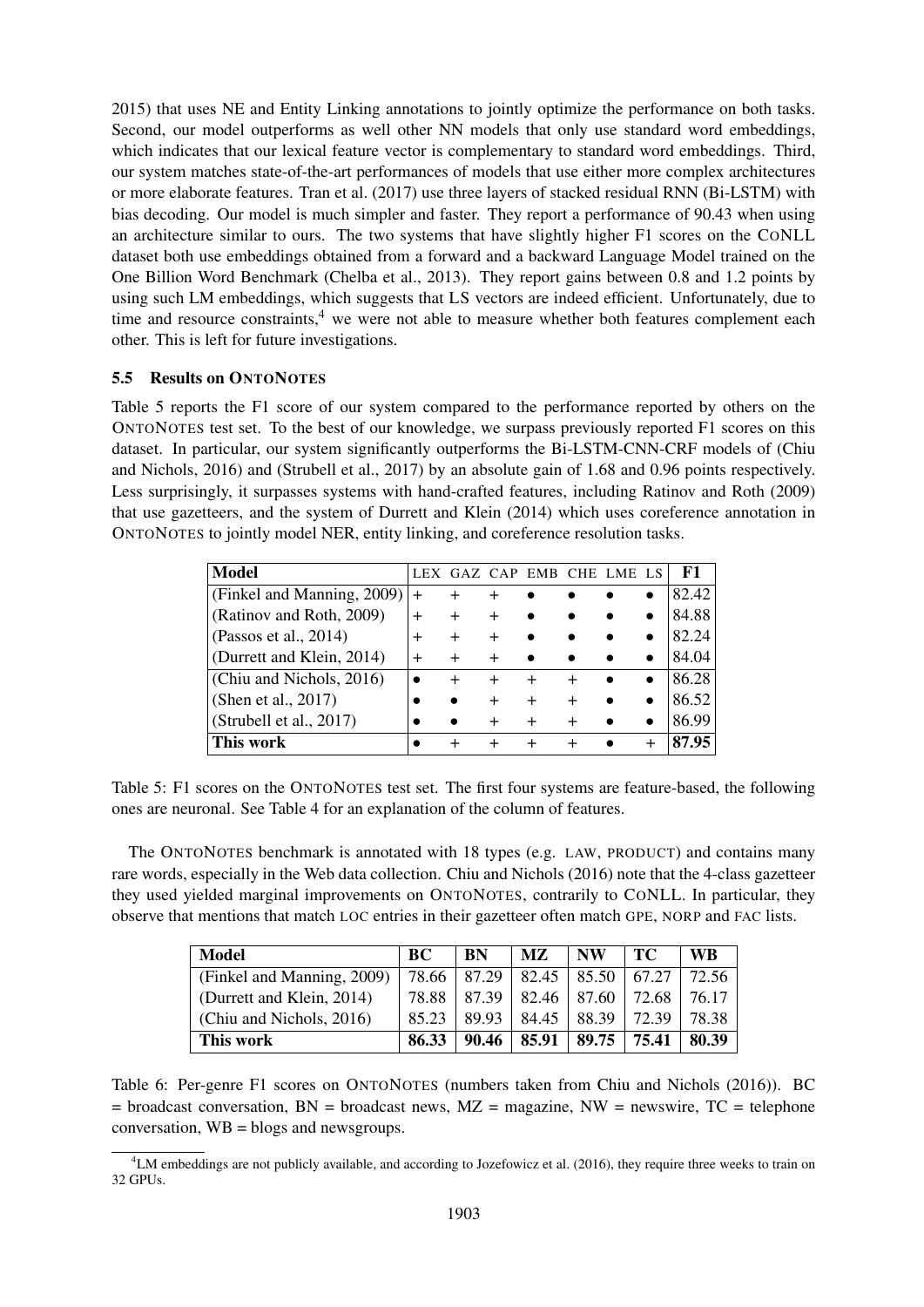They suggest that a finer-grained gazetteer could improve the performance of their system on ONTONOTES. Our results confirm this, since we use 120 types. We further detail the gains we observed for each sub-collection of texts in the test set. Table 6 reveals that major improvements over the model of (Chiu and Nichols, 2016) are on noisier collections such as telephone conversations (+3 points) and blogs or newsgroups (+2 points). Those type of texts are characterized by a large set of infrequent words, for which classical embeddings are typically poorly trained. Our approach does not seem to suffer from this problem as severely, as discussed in Section 2.

#### 5.6 Ablation Results

In this experiment, we directly compare the LS representation with the SSKIP word-embedding feature set. In order to maintain a high level of performance, both character and capitalization features are used in all configurations. We want to point out that LS vectors are not adapted during training, contrarily to the SSKIP embeddings. Similarly to Section 5.3, we report in Table 7, for each feature configuration, the average F1 score as well as the standard deviation over five runs.

|              | Model   CONLL                                          | <b>ONTONOTES</b>                          |
|--------------|--------------------------------------------------------|-------------------------------------------|
| <b>SSKIP</b> | $90.52 \pm 0.18$   86.57 ( $\pm$ 0.10)                 |                                           |
| LS.          |                                                        | 89.94 ( $\pm$ 0.16)   85.92 ( $\pm$ 0.12) |
| all          | $91.73 \left( \pm 0.10 \right)$   87.95 ( $\pm 0.13$ ) |                                           |

Table 7: F1 scores of differently trained systems on CONLL and ONTONOTES 5.0 datasets. Capitalization (Section 4.2.3) and character features (Section 4.2.2) are used by default by all models.

We observe that on both CONLL and ONTONOTES, the SSKIP model outperforms our feature vector approach by 0.65 F1 points on average. The difference is not has high as we first expected, especially since the SSKIP model is adjusted during training, while our representation is not. Still, LS vectors seem to encode a large portion of the information needed to model the NER task. Also, it is worth mentioning that our embeddings are trained on 1.3B words compared to 42B for SSKIP.

We also observe that models that use both feature sets significantly outperform other configurations. To confirm that the gains came from our feature vector and not from increasing the number of hidden units, we tested several SSKIP models by increasing the LSTM hidden layer dimension so that number of parameters is the same as the model with LS vectors. We observed a degradation of performance on both datasets, mostly due to overfitting on the training set. From those results, we conclude that our lexical representation and the SSKIP one are complementary.

#### 6 Related Works

Traditional approaches to NER, like CRF-based (Finkel et al., 2005) and Perceptron-based systems (Ratinov and Roth, 2009) have dominated the field for over a decade. They rely heavily on hand-engineered features (Luo et al., 2015) and external resources such as gazetteers. One major drawback of such an approach is its weak generalization power (Lample et al., 2016). Current state-of-the art systems (Chiu and Nichols, 2016; Strubell et al., 2017) use a combination of Convolutional Neural Networks (CNNs), Bi-LSTMs, along with a CRF decoder. CNNs are used to encode character-level features (prefix and suffix), while LSTM is used to encode word-level features. Finally, a CRF is placed on top of those models in order to decode the best tag sequence. Pre-trained embeddings obtained by unsupervised learning are core features of those models. In this work, we show that deep NN architectures can also benefit from lexical features, at least when encoded in the compact form we propose.

Tran et al. (2017) and Peters et al. (2017) propose an alternative approach different from ours. They incorporate LM embeddings that were pre-trained on a large unlabelled corpus as features for NER. These embeddings allow to generate a representation for a word depending on its context. For instance, the LM embeddings of the word *France* in "*France is a developed country*" is different than that in "*Anatole France began his literary career*". Such embeddings are trained on very large amount of texts.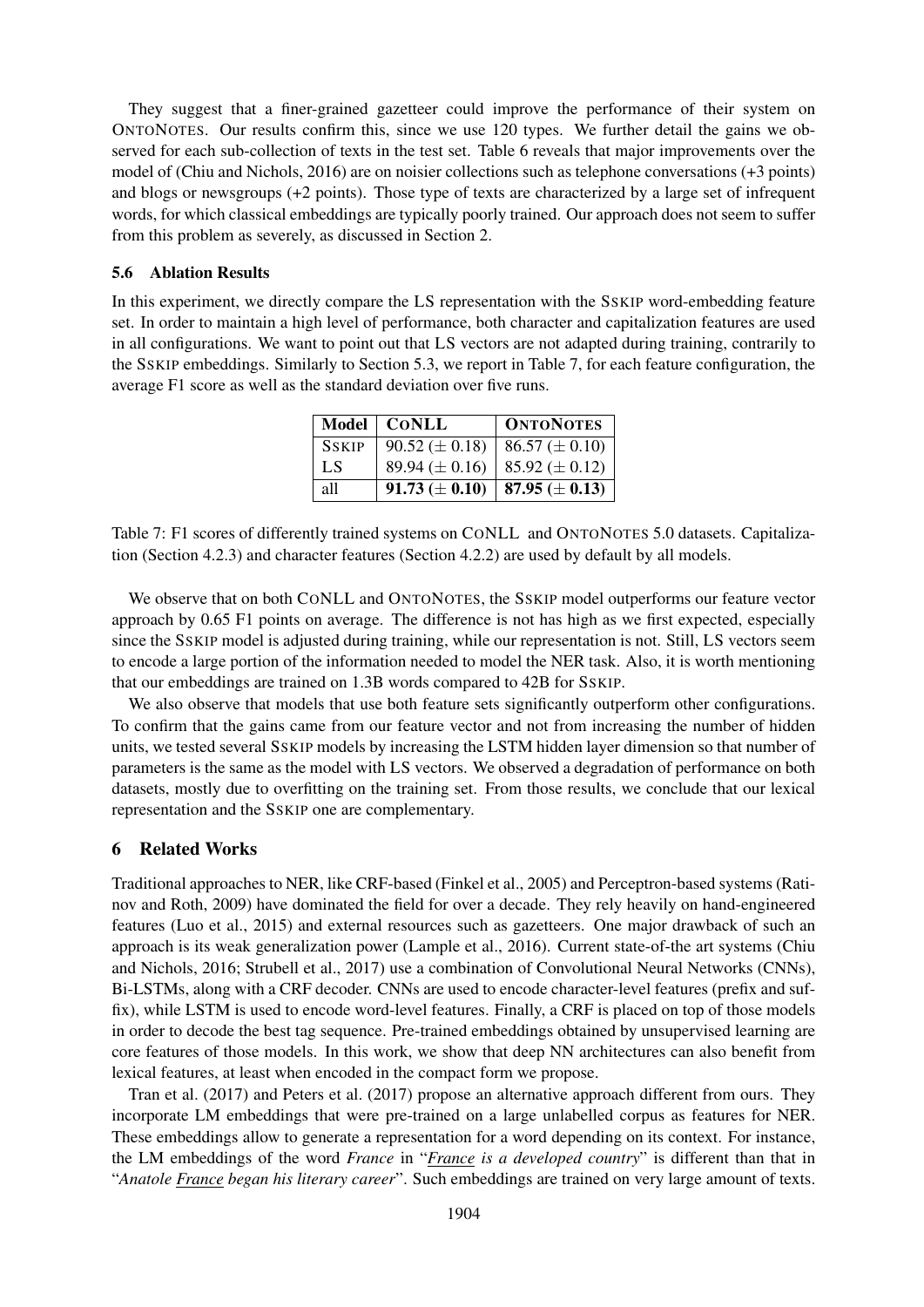Our feature set is crafted from distant supervision applied to Wikipedia, a much less time-consuming process which we showed to be nevertheless adapted to rare words. Chiu and Nichols (2016) used gazetteer features in order to establish state-of-the-art performance on both CONLL and ONTONOTES. They mined DBPedia in order to compile 4 lists of named-entities that contain over 2.3M entries. We show that LS representations outperform their gazetteer features.

#### 7 Conclusion and Future Work

We have explored the idea of generating lexical features for NER out of Wikipedia data automatically annotated with fine-grained entity types. We used WiFiNE (Ghaddar and Langlais, 2018), a Wikipedia dump annotated with fine entity type mentions, for training a vector space that jointly embeds words and named-entities. This vector space is used to compute a 120 dimensional vector per word, which encodes the similarity of the word to each of the entity types. Our results show that our proposed lexical representation, even though it is not adjusted at training time, matches state-of-the-art results compared to more complex approaches on the well-studied CONLL dataset, and delivers a new state-of-the-art F1 score of 87.95 on the more diversified ONTONOTES dataset. We further observe larger gains on collections with more unfrequent words.

The source code and the data we used in this work are publicly available at  $http://rali.iro.$ umontreal.ca/rali/en/wikipedia-lex-sim, with the hope that other researchers will report gains, when using our lexical representation. As a future work, we want to investigate the usefulness of our LS feature representation on other NER tasks, including NER in tweets where out-of-vocabulary and low-frequency words represent a challenge; as well as finer-grained NER which suffers from the lack of manually annotated training data.

### Acknowledgements

This work has been partly funded by the TRIBE Natural Sciences and Engineering Research Council of Canada CREATE program and Nuance Foundation. We gratefully acknowledge the support of NVIDIA Corporation with the donation of the Titan Xp GPU used for this research. We thank the anonymous reviewers for their insightful comments.

### **References**

- Martín Abadi, Ashish Agarwal, Paul Barham, Eugene Brevdo, Zhifeng Chen, Craig Citro, Greg S Corrado, Andy Davis, Jeffrey Dean, Matthieu Devin, et al. 2016. Tensorflow: Large-scale machine learning on heterogeneous distributed systems. *arXiv preprint arXiv:1603.04467*.
- Rami Al-Rfou, Vivek Kulkarni, Bryan Perozzi, and Steven Skiena. 2015. Polyglot-NER: Massive multilingual named entity recognition. In *Proceedings of the 2015 SIAM International Conference on Data Mining, Vancouver, British Columbia, Canada*. SIAM.
- Sören Auer, Christian Bizer, Georgi Kobilarov, Jens Lehmann, Richard Cyganiak, and Zachary Ives. 2007. Dbpedia: A nucleus for a web of open data. In *The semantic web*, pages 722–735. Springer.
- Piotr Bojanowski, Edouard Grave, Armand Joulin, and Tomas Mikolov. 2016. Enriching Word Vectors with Subword Information. *arXiv preprint arXiv:1607.04606*.
- Kurt Bollacker, Colin Evans, Praveen Paritosh, Tim Sturge, and Jamie Taylor. 2008. Freebase: A Collaboratively Created Graph Database for Structuring Human Knowledge. In *Proceedings of the 2008 ACM SIGMOD International Conference on Management of Data*, SIGMOD '08, pages 1247–1250.
- Ciprian Chelba, Tomas Mikolov, Mike Schuster, Qi Ge, Thorsten Brants, Phillipp Koehn, and Tony Robinson. 2013. One billion word benchmark for measuring progress in statistical language modeling. *arXiv preprint arXiv:1312.3005*.
- Jason PC Chiu and Eric Nichols. 2016. Named entity recognition with bidirectional LSTM-CNNs. In *Proceedings of the 54st Annual Meeting of the Association for Computational Linguistics*.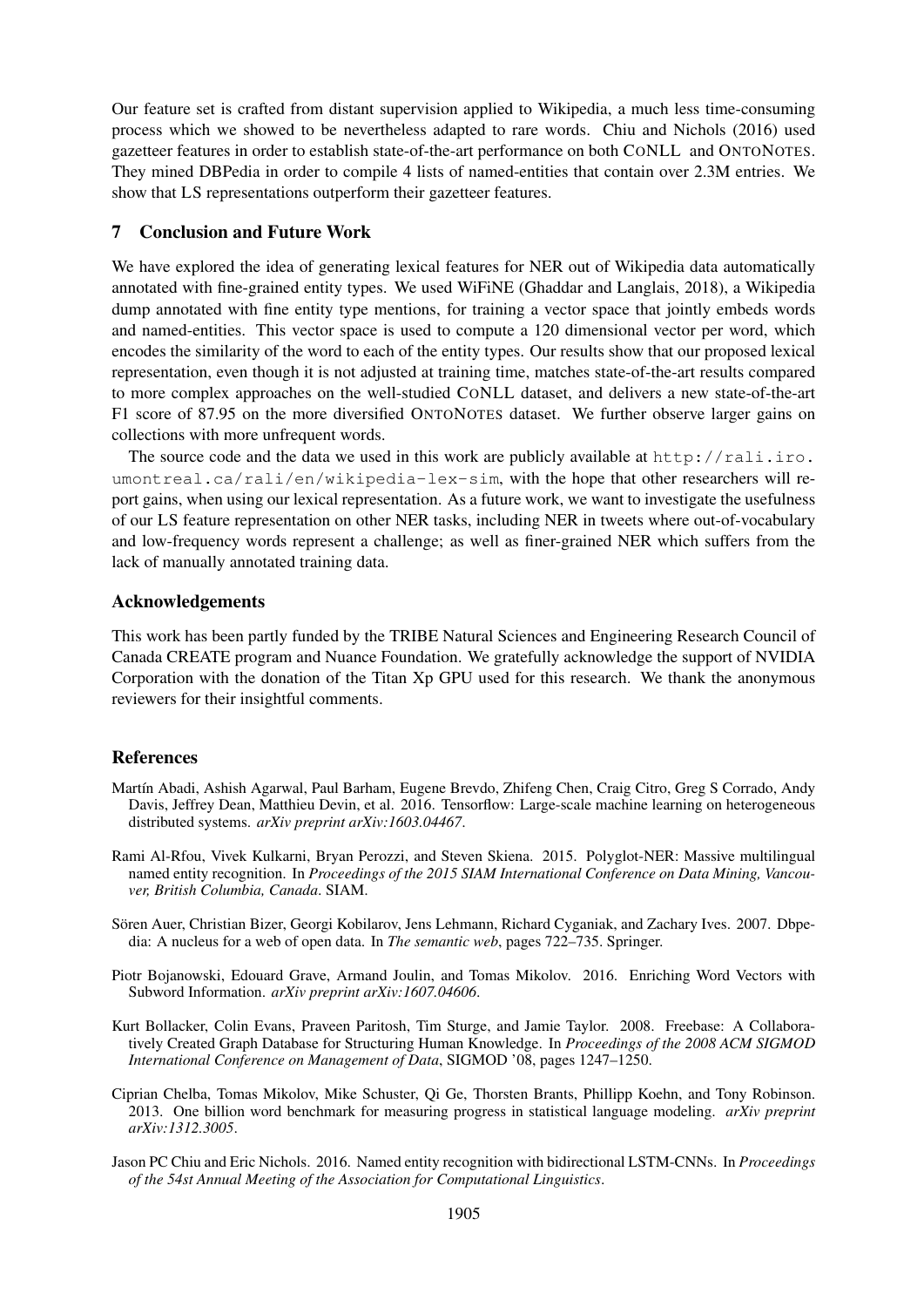- Ronan Collobert, Jason Weston, Leon Bottou, Michael Karlen, Koray Kavukcuoglu, and Pavel Kuksa. 2011. ´ Natural language processing (almost) from scratch. *Journal of Machine Learning Research*, 12(Aug):2493– 2537.
- Greg Durrett and Dan Klein. 2014. A Joint Model for Entity Analysis: Coreference, Typing, and Linking. *Transactions of the Association for Computational Linguistics*, 2:477–490.
- Jenny Rose Finkel and Christopher D Manning. 2009. Joint Parsing and Named Entity Recognition. In *Proceedings of Human Language Technologies: The 2009 Annual Conference of the North American Chapter of the Association for Computational Linguistics*, pages 326–334. Association for Computational Linguistics.
- Jenny Rose Finkel, Trond Grenager, and Christopher Manning. 2005. Incorporating Non-local Information into Information Extraction Systems by Gibbs Sampling. In *Proceedings of the 43rd Annual Meeting on Association for Computational Linguistics*, pages 363–370. Association for Computational Linguistics.
- Abbas Ghaddar and Philippe Langlais. 2016a. Coreference in Wikipedia: Main Concept Resolution. In *CoNLL*, pages 229–238.
- Abbas Ghaddar and Philippe Langlais. 2016b. WikiCoref: An English Coreference-annotated Corpus of Wikipedia Articles. In *Proceedings of the Tenth International Conference on Language Resources and Evaluation (LREC 2016)*, Portorož, Slovenia, 05/2016.
- Abbas Ghaddar and Phillippe Langlais. 2017. WiNER: A Wikipedia Annotated Corpus for Named Entity Recognition. In *Proceedings of the Eighth International Joint Conference on Natural Language Processing (Volume 1: Long Papers)*, volume 1, pages 413–422.
- Abbas Ghaddar and Phillippe Langlais. 2018. Transforming Wikipedia into a Large-Scale Fine-Grained Entity Type Corpus. In *Proceedings of the Eleventh International Conference on Language Resources and Evaluation (LREC 2018)*, Paris, France, may. European Language Resources Association (ELRA), European Language Resources Association (ELRA).
- Eduard Hovy, Mitchell Marcus, Martha Palmer, Lance Ramshaw, and Ralph Weischedel. 2006. OntoNotes: the 90% solution. In *Proceedings of the human language technology conference of the NAACL, Companion Volume: Short Papers*, pages 57–60. Association for Computational Linguistics.
- Zhiheng Huang, Wei Xu, and Kai Yu. 2015. Bidirectional lstm-crf models for sequence tagging. *arXiv preprint arXiv:1508.01991*.
- Rafal Jozefowicz, Oriol Vinyals, Mike Schuster, Noam Shazeer, and Yonghui Wu. 2016. Exploring the limits of language modeling. *arXiv preprint arXiv:1602.02410*.
- Diederik Kingma and Jimmy Ba. 2014. Adam: A method for stochastic optimization. *arXiv preprint arXiv:1412.6980*.
- Guillaume Lample, Miguel Ballesteros, Sandeep Subramanian, Kazuya Kawakami, and Chris Dyer. 2016. Neural architectures for Named Entity Recognition. *arXiv preprint arXiv:1603.01360*.
- Dekang Lin and Xiaoyun Wu. 2009. Phrase Clustering for Discriminative Learning. In *Proceedings of the Joint Conference of the 47th Annual Meeting of the ACL and the 4th International Joint Conference on Natural Language Processing of the AFNLP: Volume 2-Volume 2*, pages 1030–1038. Association for Computational Linguistics.
- Liyuan Liu, Jingbo Shang, Frank Xu, Xiang Ren, Huan Gui, Jian Peng, and Jiawei Han. 2017. Empower Sequence Labeling with Task-Aware Neural Language Model. *arXiv preprint arXiv:1709.04109*.
- Gang Luo, Xiaojiang Huang, Chin-Yew Lin, and Zaiqing Nie. 2015. Joint Entity Recognition and Disambiguation. In *Proceedings of the 2015 Conference on Empirical Methods in Natural Language Processing*, pages 879–888, Lisbon, Portugal, September. Association for Computational Linguistics.
- Xuezhe Ma and Eduard Hovy. 2016. End-to-end sequence labeling via bi-directional lstm-cnns-crf. *arXiv preprint arXiv:1603.01354*.
- Tomas Mikolov, Ilya Sutskever, Kai Chen, Greg S Corrado, and Jeff Dean. 2013. Distributed representations of words and phrases and their compositionality. In *Advances in neural information processing systems*, pages 3111–3119.
- Joel Nothman, James R Curran, and Tara Murphy. 2008. Transforming Wikipedia into named entity training data. In *Proceedings of the Australian Language Technology Workshop*, pages 124–132.